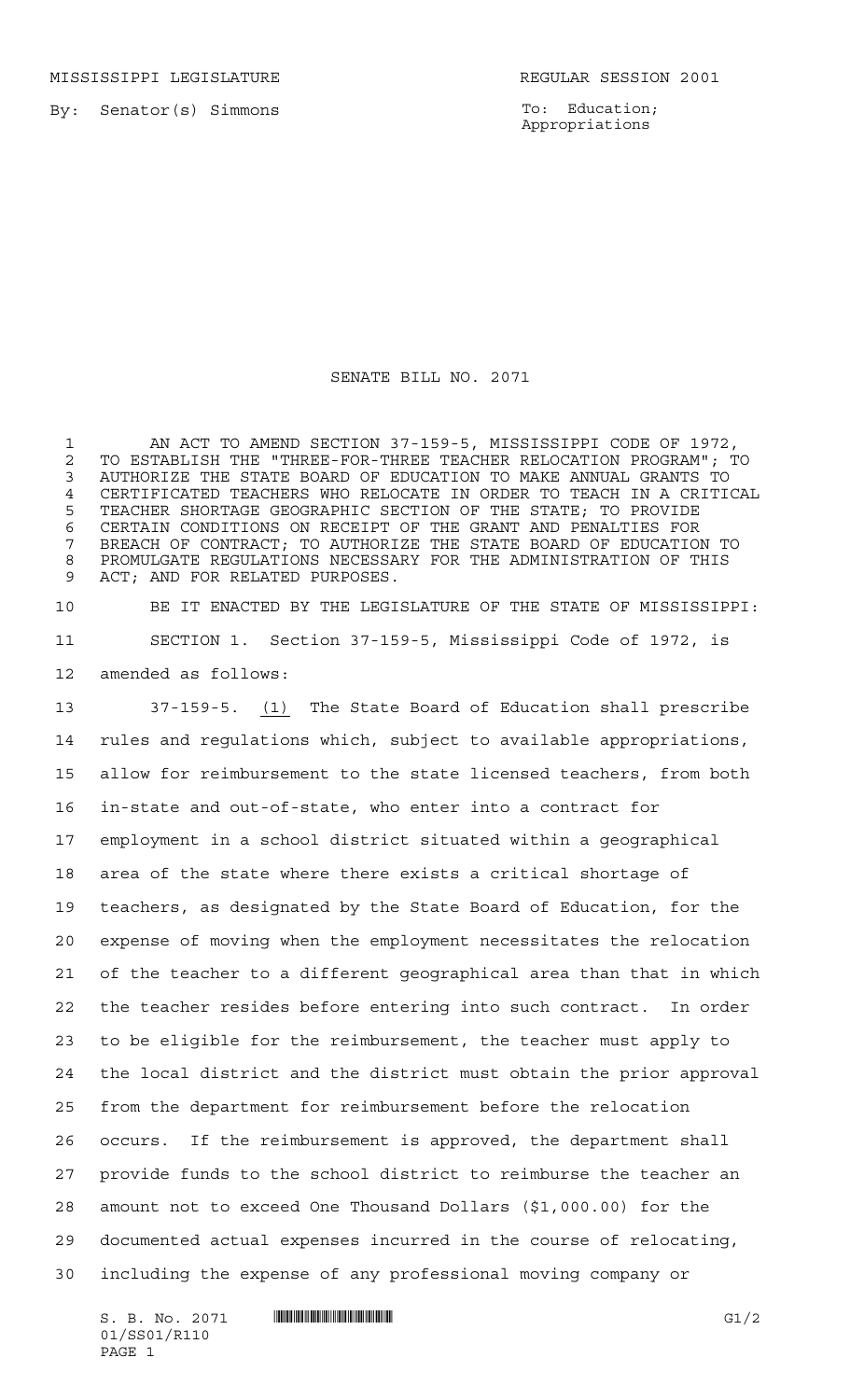persons employed to assist with the move, rented moving vehicles or equipment, mileage in the amount authorized for state employees under Section 25-3-41 if the teacher used his personal vehicle or vehicles for the move, meals and such other expenses associated with the relocation in accordance with the department's established rules and regulations. No teacher may be reimbursed for moving expenses under this section on more than one (1) occasion.

 Nothing in this section shall be construed to require the actual residence to which the teacher relocates to be within the boundaries of the school district which has executed a contract for employment with the teacher or within the boundaries of the area designated by the State Board of Education as the critical teacher shortage area in order for the teacher to be eligible for reimbursement for his moving expenses. However, teachers must relocate within the boundaries of the State of Mississippi.

 (2) There is hereby established the "Three-for-Three Teacher Relocation Program." To the extent of appropriations available,

certificated teachers who have expressed in writing a present

intention to teach in a critical teacher shortage geographic

section of the state, as designated on an annual basis by the

State Board of Education, shall be eligible for an annual

relocation grant of Three Thousand Dollars (\$3,000.00) for each of

three (3) years, in addition to the reimbursement of relocation

expenses authorized under subsection (1). To be eligible to

receive the annual grant, recipients shall be required to teach in

a school located in such critical teacher shortage geographic area

for at least seventy-eight (78) school days during each of the two

(2) school semesters immediately after the receipt of the grant.

No recipient shall receive more than Nine Thousand Dollars

(\$9,000.00) in the aggregate from this program.

 Persons failing to meet teaching requirements in any required semester shall immediately be in breach of contract and become